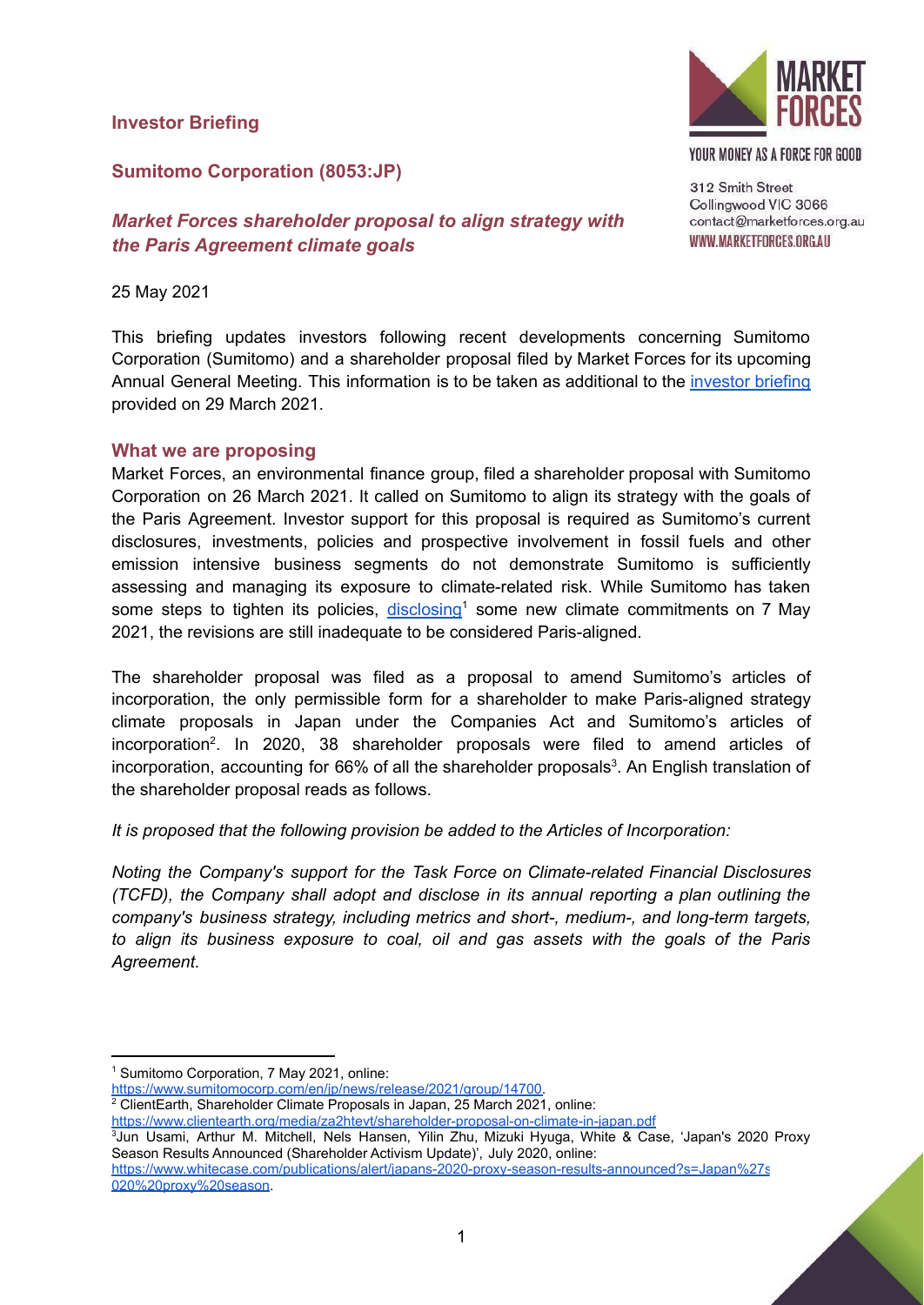Market Forces intends to continue with the shareholder proposal to be voted on at the AGM in June despite opposition from Sumitomo's Board of Directors 4 for reasons listed below.

# **Sumitomo's policy changes and new commitments - some improvements, but not Paris-aligned**

The table below compares Sumitomo's climate commitments and targets<sup>5</sup> to key milestones and indicators in the 'Net Zero by 2050' Roadmap, published by the International Energy Agency (IEA)<sup>6</sup> on 18 May 2021. We note Sumitomo has committed to carbon neutrality by 2050, making the IEA's recent publication a useful guide to compare and contrast the company's policy commitments.

| IEA's Net Zero by 2050 Roadmap                                                                                                  | <b>Sumitomo's revised policies &amp;</b><br>commitments                                                                                                    | <b>Aligned?</b> |  |
|---------------------------------------------------------------------------------------------------------------------------------|------------------------------------------------------------------------------------------------------------------------------------------------------------|-----------------|--|
| Mining and exploration of fossil fuels <sup>7</sup>                                                                             |                                                                                                                                                            |                 |  |
| From 2021 onward, no new exploration or<br>expansion of thermal coal mines beyond<br>projects already approved for development. | No "further investment in the thermal coal<br>mining interest and aim to achieve zero<br>production from thermal coal mines by 2030."                      | <b>YES</b>      |  |
| From 2021 onward, no new exploration or<br>expansion of coking coal mines beyond<br>projects already approved for development.  | No commitment or policies.                                                                                                                                 | <b>NO</b>       |  |
| From 2021 onward, no new exploration or<br>expansion of oil and gas fields beyond<br>projects already approved for development. | No commitment or policies.                                                                                                                                 | <b>NO</b>       |  |
| Development of coal power plants <sup>8</sup>                                                                                   |                                                                                                                                                            |                 |  |
| From 2021 onward, no new unabated coal<br>plants<br>power<br>to<br>be<br>approved<br>for<br>development.                        | No "new coal-fired power generation business<br>neither IPP (Independent Power Producer)<br>(Engineering,<br>EPC<br>Procurement.<br>nor<br>Construction)". | <b>NO</b>       |  |
|                                                                                                                                 | However, still open to Matarbari Units 3 & 4<br>(Phase 2), which is yet to complete its<br>Environmental Impact Assessment process.                        |                 |  |
| $CO2$ emissions reduction from power generation by 2030 $^{\circ}$                                                              |                                                                                                                                                            |                 |  |
| By 2030, $CO2$ emissions from<br>power<br>generation must halve (from 2020).                                                    | By 2035, "reduce $CO2$ emissions of the power<br>generation business by 40% or more"                                                                       | <b>NO</b>       |  |

<sup>4</sup> Sumitomo Corporation, 14 May 2021, online:

<https://www.sumitomocorp.com/-/media/Files/hq/news/release/2021/14770/0514.pdf?la=en>.

<sup>5</sup> Sumitomo Corporation, 7 May 2021, online:

[https://www.sumitomocorp.com/en/jp/news/release/2021/group/14700.](https://www.sumitomocorp.com/en/jp/news/release/2021/group/14700)

<sup>6</sup> International Energy Agency (IEA), "Net Zero by 2050 A Roadmap for the Global Energy Sector," 18 May 2021, online:

[https://iea.blob.core.windows.net/assets/0716bb9a-6138-4918-8023-cb24caa47794/NetZeroby2050-ARoadmapf](https://iea.blob.core.windows.net/assets/0716bb9a-6138-4918-8023-cb24caa47794/NetZeroby2050-ARoadmapfortheGlobalEnergySector.pdf) [ortheGlobalEnergySector.pdf.](https://iea.blob.core.windows.net/assets/0716bb9a-6138-4918-8023-cb24caa47794/NetZeroby2050-ARoadmapfortheGlobalEnergySector.pdf)

<sup>7</sup> Supra n.6, Fig 4.1 (p.154)

<sup>8</sup> Supra n.6, Fig 4.1 (p.154)

<sup>9</sup> Supra n.6, Fig 3.1 (p.102); 4.1 (p.154)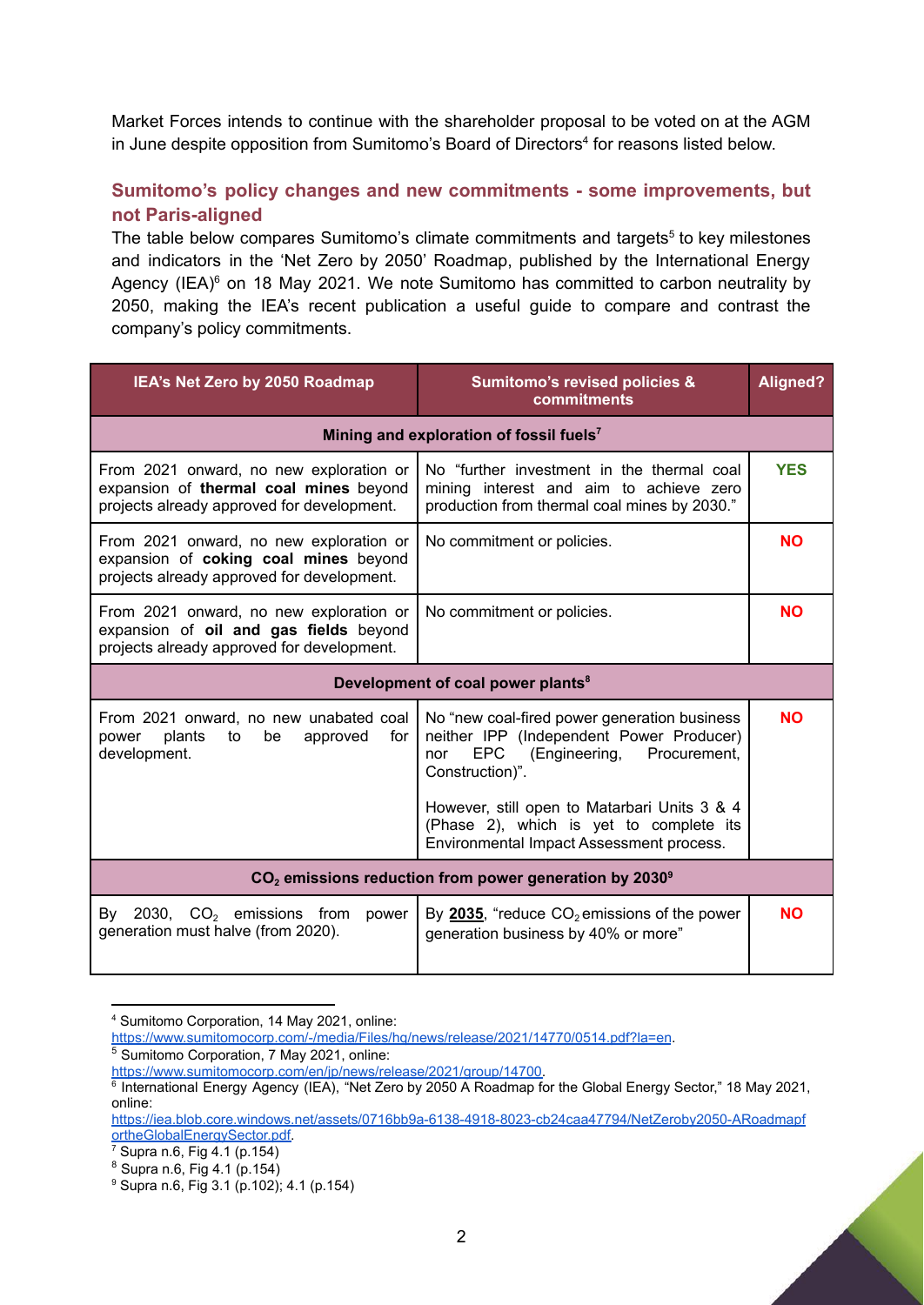|                                                                                                                                                                                                         | Note that this commitment is not aligned with<br>the need to reduce 50% from power<br>generation by 2030.                                                                                 |           |  |
|---------------------------------------------------------------------------------------------------------------------------------------------------------------------------------------------------------|-------------------------------------------------------------------------------------------------------------------------------------------------------------------------------------------|-----------|--|
|                                                                                                                                                                                                         | "By 2035, 60% or more emissions reduction<br>from coal power (from 2019)".                                                                                                                | <b>NO</b> |  |
|                                                                                                                                                                                                         | Note this commitment is limited to coal power<br>and is not aligned with the need to achieve<br>net zero emissions from power generation by<br>2040.                                      |           |  |
| Coal power phase-out by 2030 <sup>10</sup>                                                                                                                                                              |                                                                                                                                                                                           |           |  |
| By 2030, phase-out of unabated coal power<br>plants in advanced economies.                                                                                                                              | "Phase-out of the coal power generation<br>business by the late 2040's".                                                                                                                  | <b>NO</b> |  |
| By 2030, phase out of inefficient coal power<br>globally.                                                                                                                                               |                                                                                                                                                                                           | <b>NO</b> |  |
| $CO2$ emissions reduction from power generation by 2040 <sup>11</sup>                                                                                                                                   |                                                                                                                                                                                           |           |  |
| By 2040, net zero emissions from all power<br>generation globally.                                                                                                                                      | No target. Plans to continue with both coal<br>and gas-fired generation beyond 2040.                                                                                                      | <b>NO</b> |  |
| Oil and coal power phase-out by 2040 <sup>12</sup>                                                                                                                                                      |                                                                                                                                                                                           |           |  |
| By 2040, phase-out of all unabated oil and<br>coal power plants globally.                                                                                                                               | "Phase-out of the coal power generation<br>business by the late 2040's".                                                                                                                  | <b>NO</b> |  |
| Global <sup>13</sup> /Group-wide $CO2$ emissions reduction                                                                                                                                              |                                                                                                                                                                                           |           |  |
| From 2020 to 2035, global emissions across<br>the economy must decline by roughly 61.7%.                                                                                                                | "Reduce the Group's emissions 50% or more<br>by 2035 (compared to 2019)".                                                                                                                 | <b>NO</b> |  |
| Renewable power potential <sup>14</sup>                                                                                                                                                                 |                                                                                                                                                                                           |           |  |
| By 2030, renewable power capacity needs to<br>increase by 7310 GW, which is more than<br>three times current capacity. A further 1020<br>GW of annual solar additions is required<br>from 2030 onwards. | Sumitomo aims to double its renewables<br>portfolio to 3.0 GW or more by 2030.                                                                                                            | <b>NO</b> |  |
|                                                                                                                                                                                                         | Note Sumitomo's lack of ambition regarding<br>renewables leaves it poorly placed to<br>significant<br>opportunities,<br>capitalise<br>on<br>especially in developing Asia <sup>15</sup> . |           |  |

**The rationale to vote for the shareholder proposal**

1. *Sumitomo has set several interim emission reduction targets that it claims will achieve carbon neutrality. However, those targets fall short of what is scientifically required.*

<sup>10</sup> Supra n.6, Fig 4.1 (p.154)

<sup>11</sup> Supra n.6, Fig 3.1 (p.102); 4.1 (p.154)

<sup>12</sup> Supra n.6, Fig 4.1 (p.154)

<sup>13</sup> Supra n.6, Fig 4.1 (p.154)

<sup>14</sup> Supra n.6, Fig 3.2 (p.117); Fig 4.1 (p.154); Table A.3 (p.198)

<sup>&</sup>lt;sup>15</sup> Between 2020 and 2030, the renewable capacity in the Asia-Pacific is expected to be 2,000 GW <https://www.bcg.com/publications/2021/asia-pacific-renewable-energy-opportunities>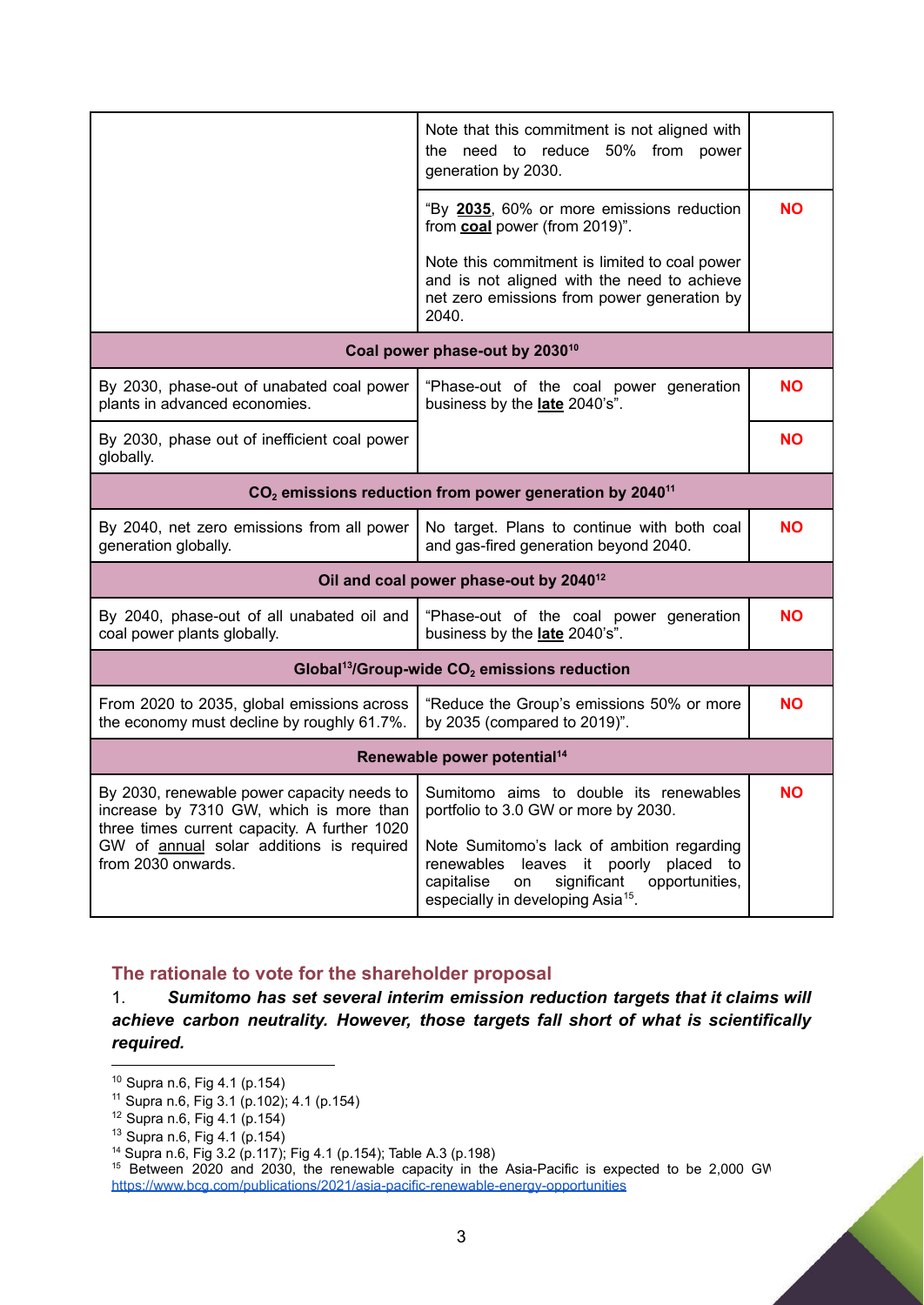a. As demonstrated in the above table, Sumitomo's interim metrics and targets are not aligned with a pathway to keep global temperature rises to 1.5 degrees Celsius.

b. Sumitomo has limited its plans to manage down scope 1, 2, and 3 emissions only to the group's operations, its "thermal power generation business", and "upstream fossil fuel business" 16 . Sumitomo has not set emission reduction targets for its downstream fossil fuel business or other carbon intensive business segments.

### *2. Sumitomo's coal phase-out plans are not Paris-aligned.*

a. Sumitomo has left open a gaping loophole in its policy on new coal power stations, allowing it to be involved in the proposed Matarbari second phase (Unit 3 and 4) coal power project in Bangladesh. The IEA Roadmap confirmed that from now on, no construction of new (or expansion of existing) unabated coal power plants is permissible.

b. Sumitomo only plans to phase out its coal power business in the late 2040s, completely out of line with the IEA's roadmap, which shows unabated coal power must be phased out by 2040 globally.

### 3. *Sumitomo's involvement in coal power projects exposes the company to financial and reputational risk and undermines global efforts to achieve the Paris climate goals.*

a. Sumitomo owns coal power plants<sup>17</sup>. These projects contribute to carbon lock-in beyond 2040 - the required global coal phase-out deadline<sup>18</sup>, leaving Sumitomo with a huge stranded asset risk and reputation risk.

b. In addition, Sumitomo is building coal power plants, including the controversial 1.2 GW Matarbari Units 1 and 2 (Phase 1) in Bangladesh<sup>19</sup> as a contractor<sup>20</sup>. Since the company has no ownership in these projects, the greenhouse gas emissions are not included in Sumitomo's emissions targets. This type of off-the-book carbon footprint undermines global efforts to achieve Paris climate goals.

c. Sumitomo was the only Japanese major trading house that recorded a net loss, amounting US\$ 1.4 billion<sup>21</sup>, in the fiscal year ending in March 2021, US\$ 0.74 billion<sup>22</sup> of which was related to its power business (US\$ 0.24 billion<sup>23</sup> from a coal power plant 50% owned by Sumitomo; US\$ 0.5 billion<sup>24</sup> from construction of power plants as a contractor)<sup>25</sup>.

https://www.sumitomocorp.com/ip/-/media/Files/hq/news/release/2021/14700/20210507\_fibyw.pdf?la=en.

<sup>17</sup>Including completed Tanjung Jati B Unit 1 to 4 (2.64GW) and under construction Unit 5 and 6 (2GW) in Indonesia; and under construction Van Phong 1 (1.32GW) in Vietnam. See Sumitomo Corporation, Tanjung Jati B Unit 1 to 4 <https://www.sumitomocorp.com/en/jp/news/release/2012/group/20120207>; Tanjung Jati B Unit 5 and 6 [https://www.sumitomocorp.com/en/jp/news/release/2017/group/20170331\\_2;](https://www.sumitomocorp.com/en/jp/news/release/2017/group/20170331_2) Van Phong 1 <https://www.sumitomocorp.com/en/jp/news/release/2019/group/12310>.

<sup>&</sup>lt;sup>16</sup> Sumitomo Corporation, Policies on Climate Change Issues, online:

<sup>19</sup>Japan International Cooperation Agency (JICA) Ex-Ante Evaluation for Matarbari Ultra Super Critical Coal-Fired Power Project (V) 2019, online: [https://www2.jica.go.jp/ja/evaluation/pdf/2019\\_BD-P106\\_1\\_s.pdf](https://www2.jica.go.jp/ja/evaluation/pdf/2019_BD-P106_1_s.pdf) <sup>18</sup> Climate Analytics, [https://climateanalytics.org/briefings/coal-phase-out/;](https://climateanalytics.org/briefings/coal-phase-out/) see also supra no. 4 p.154

<sup>&</sup>lt;sup>20</sup> Other projects Sumitomo is involved as a contractor include the 1GW 3A Coal Power Plant in Malaysia and the 1.86GW Duyen Hai Coal Power Plant in Vietnam.

<sup>21</sup> JPY 153 billion.

<sup>22</sup> JPY 80 billion.

<sup>&</sup>lt;sup>23</sup> JPY 26 billion.

<sup>24</sup> JPY 54 billion.

<sup>25</sup> Sumitomo Corporation, Annual Results for FY2020, online:

https://www.sumitomocorp.com/-/media/Files/hq/ir/report/summary/2020/en/2103-Presentation-ENG\_cAaC7 [la=en](https://www.sumitomocorp.com/-/media/Files/hq/ir/report/summary/2020/en/2103-Presentation-ENG_cAaC7.pdf?la=en).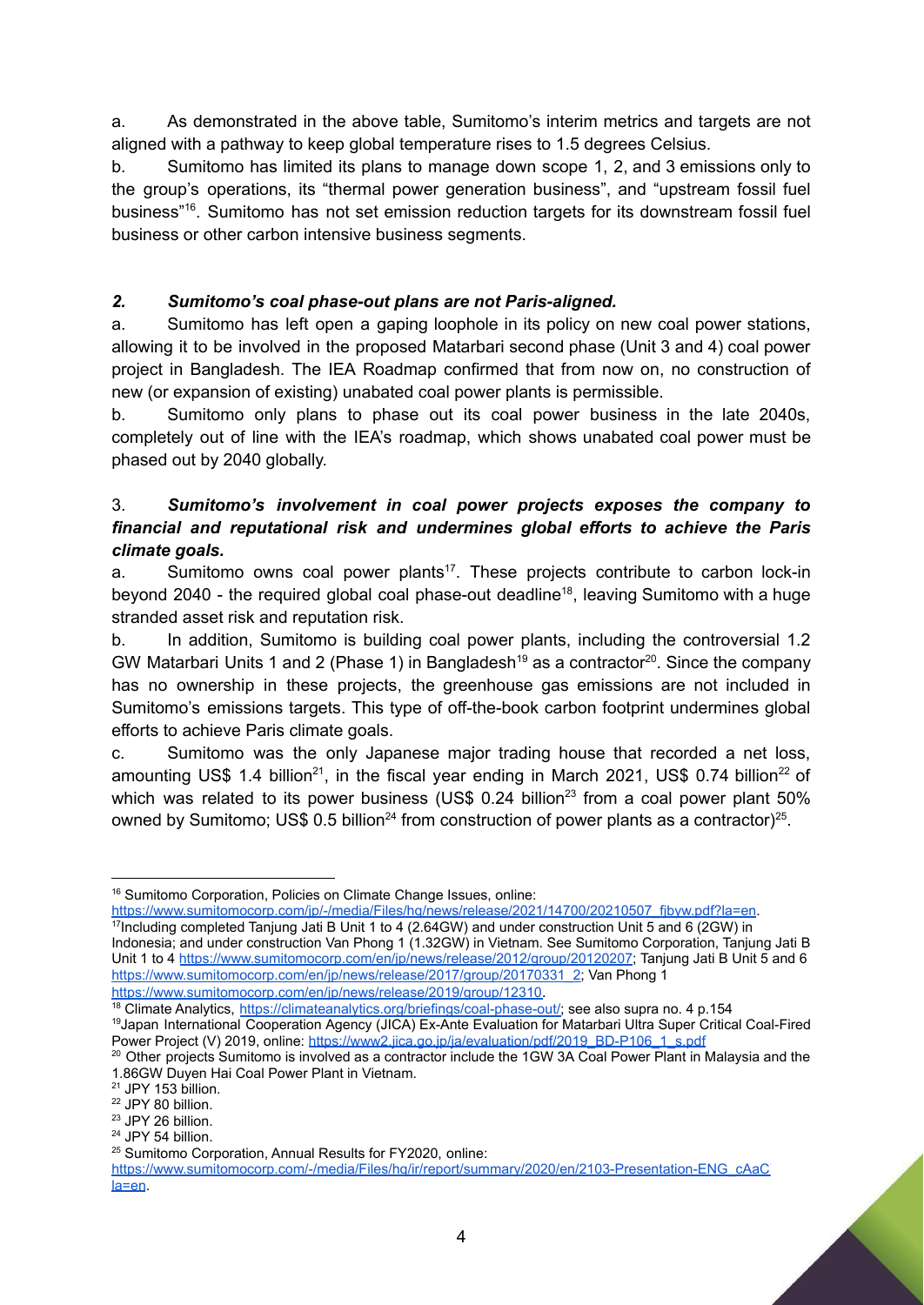d. Several investors raised concerns following the announcement of 2020 financial results over the US\$ 0.5 billion loss related to power  $EPC^{26}$  contracts, as the amount was "extremely large"<sup>27</sup>.

e. The Matarbari Phase 1 project in Bangladesh presents an example of the financial risks posed by Sumitomo's fossil fuel activities. The three and a half year delay in its construction and cost overrun of approximately US\$2 billion<sup>28</sup> have caused significant losses for the company. Investors should consider the prospect of similar delays and cost overruns occuring in Matarbari Units 3 and 4 (Phase 2) in the event that they proceed, exacerbating financial risk from this project.

# 4. *Traditional engagement with Sumitomo has not been fruitful.*

a. Market Forces and partner NGOs have engaged with Sumitomo Corporation directly since late 2019 to raise issues regarding climate risk management and the company's involvement with the Matarbari Phase 1 coal power plant in Bangladesh. These issues have been raised in three formal letters and five meetings with Sumitomo. After filing the shareholder proposal, we continued discussions with Sumitomo, including offering to withdraw the proposal if Sumitomo met certain conditions (see Appendix).

b. Despite this engagement, Sumitomo has failed to align its business model and investments with the climate goals of the Paris Agreement.

# **Conclusion**

While Market Forces recognises Sumitomo has strengthened its climate change policies with interim targets and commitments, Sumitomo acknowledges that its revised policies have not fulfilled the conditions for withdrawing the resolution.

The gap between Sumitomo's revised policies and a net zero by 2050 pathway demonstrate those policies are insufficient to adequately manage the financial risks posed by climate change.

● Market Forces, therefore, continues with the shareholder proposal to be voted on at the June AGM.

Investor support for this resolution is required to improve transitional climate risk management by bringing Sumitomo's business strategy into line with Paris climate goals. Market Forces urges investors to:

- engage with Sumitomo on the points raised in this briefing:
- vote FOR the resolution; and
- signal an intention to vote FOR the resolution in advance of the June annual general meeting.

<sup>&</sup>lt;sup>26</sup> Engineering, Procurement and Construction

<sup>&</sup>lt;sup>28</sup> Financial Express, 22 April 2021, online: <sup>27</sup>Sumitomo Corporation, Question and Answer at IR Meeting on Financial Results for 2020 Q4, online: <https://www.sumitomocorp.com/-/media/Files/hq/ir/report/summary/2020/en/2103-QA-ENG-0507.pdf?la=en>.

https://thefinancialexpress.com.bd/trade/matarbari-fast-track-power-project-in-need-of-more-fund-and-time-[61317](https://thefinancialexpress.com.bd/trade/matarbari-fast-track-power-project-in-need-of-more-fund-and-time-1619061317).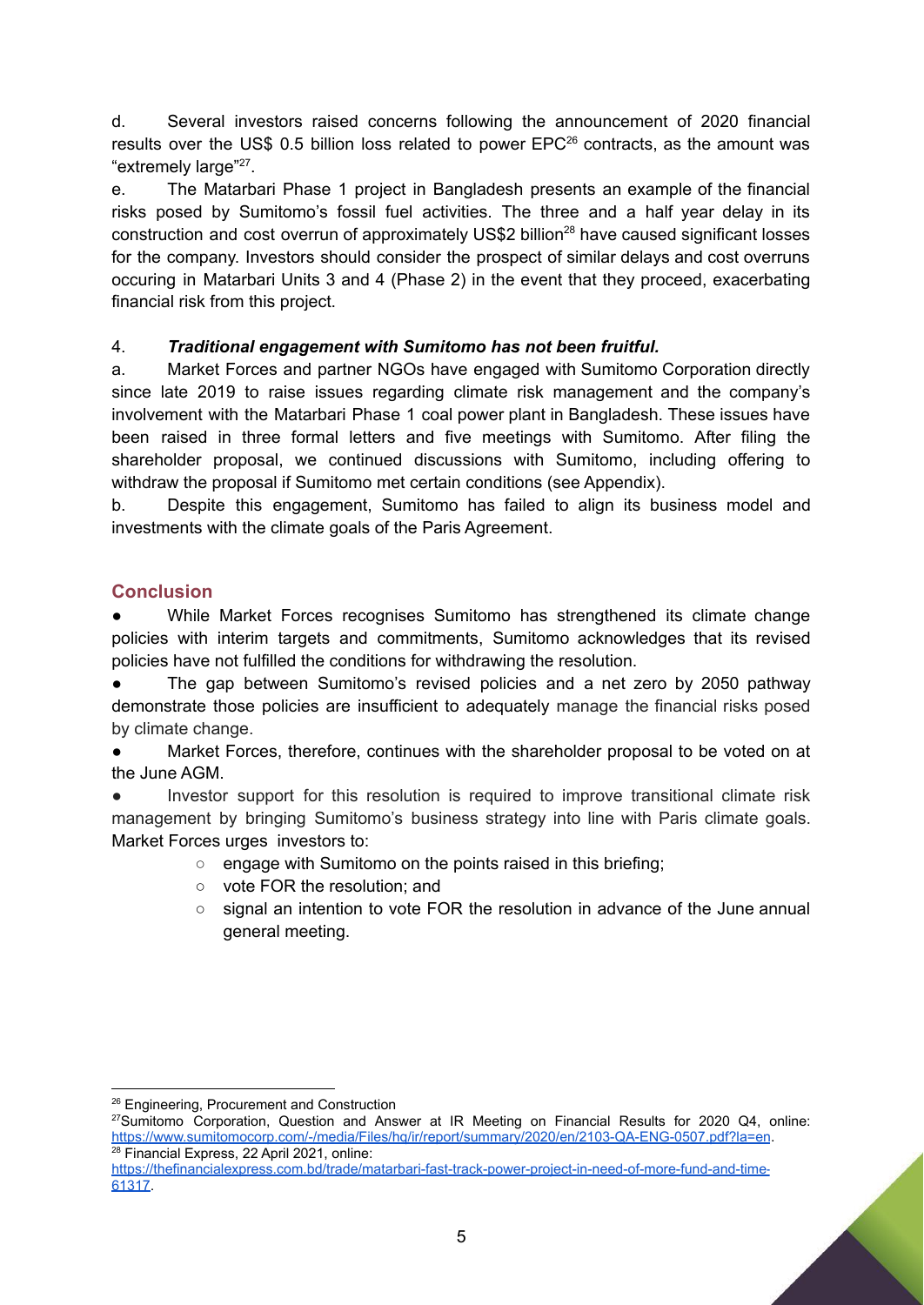# **Contact Market Forces [www.marketforces.org.au](http://www.marketforces.org.au)** Contact Persons Megu Fukuzawa E-mail: megu.fukuzawa[@]marketforces.org.au Sachiko Suzuki E-mail: sachiko.suzuki[@]marketforces.org.au

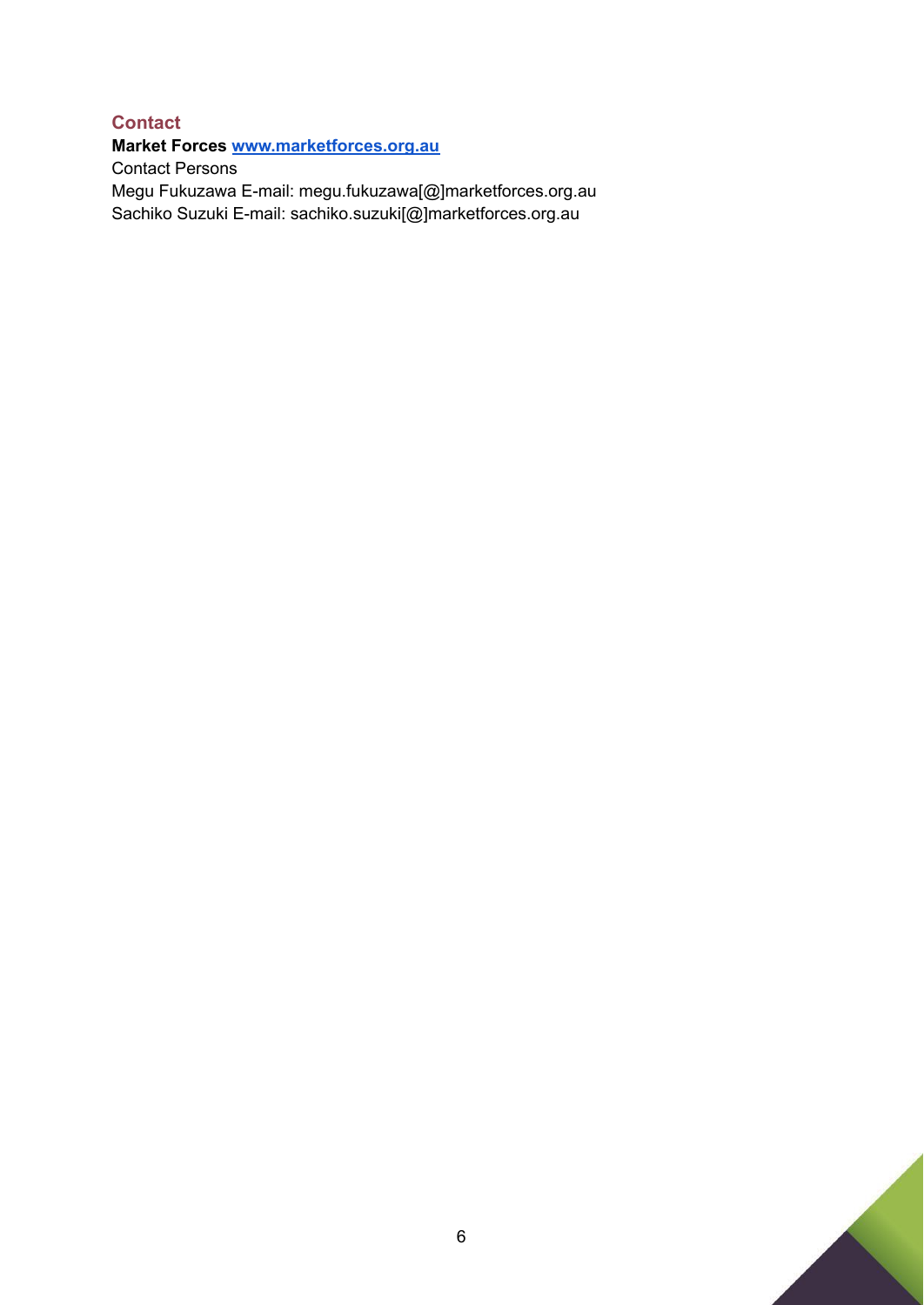# **Appendix - Conditions presented to Sumitomo for withdrawal of resolution**

Through engagement, Market Forces made it clear to Sumitomo that the resolution would be withdrawn if the following conditions were met (underlines show our minimum threshold):

a. Immediately set clear metrics and targets to achieve business strategy alignment align with Paris (1.5 degrees) including:

- i. Short, medium and long term absolute targets to phase out of or transition away from fossil fuels (coal, oil, gas). For coal business and business segments that provide support to the coal industry, this phase out should be by 2030 in developed countries and 2040 in developing countries at the latest.
- ii. Short, medium and long term Scope 1, 2 and 3 emission reduction targets.
	- 1. The company must also disclose its performance against those targets
	- 2. All targets should be independently verified as aligned with 1.5 degree C.
- iii. Clear disclosure of the utilities portfolio size in gigawatts, including exposure to fossil fuels through EPC contracts.

b. Immediately rule out any involvement in the development of new coal, oil and gas power stations and extraction projects that would expand the scale of the fossil fuel industry without exception.

i. Closing this loophole would mean ruling out involvement in Matarbari phase 2

c. Test and disclose to investors the resilience of its assets and business segments linked to fossil fuels and other carbon intensive products against a 1.5 degrees Celsius scenario.